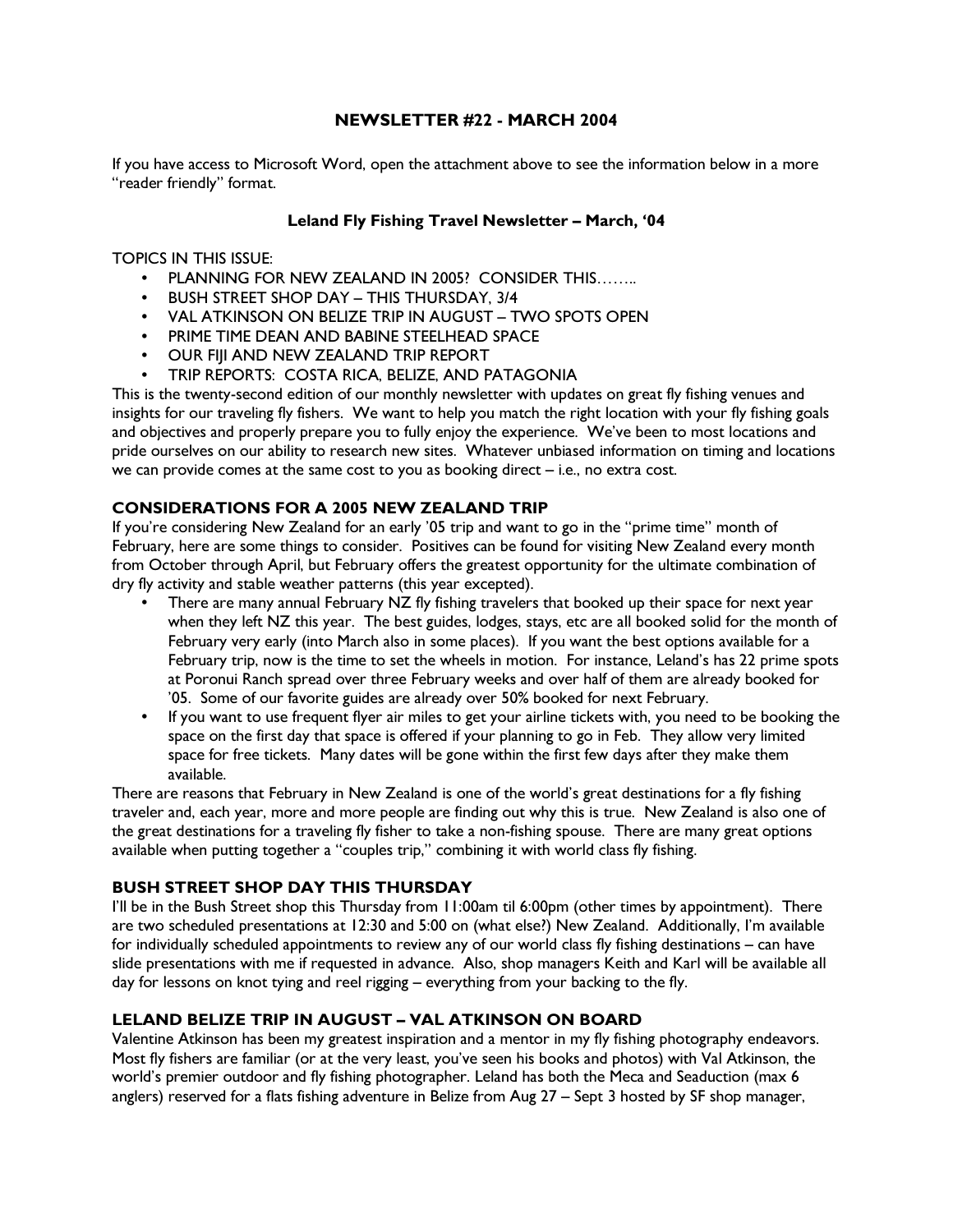Keith Westra. This trip has just added a special dimension with the addition of Val to the group. Two openings still remain – price is \$2400.

## PRIME STEELHEAD SPACE – BABINE AND THE DEAN

Normally, the prime time space at the world class steelhead lodges on the Dean and Babine are long gone by this time of year. However, the tough fishing this past year may have shaken out some of the regulars who lock up this limited permitted space each year (for unknown reasons, many of the traditionally strong steelhead runs up and down the BC coast were off in '04). Available as of this writing: Summer run at Blackwells on the lower Dean: July 16-23 (1 rod), August 6-13 (2 rods) and space still available for the early season combo steelhead and trout fly outs. \$4500pp

Babine Norlakes Lodge: 9/28-10/4 (3 rods) \$3800pp

Babine Steelhead Lodge: This lodge has been closely held in the past and not open to outside agents. However, we have built a relationship that allows Leland's some great opportunities for our clients. 9/10-16 (4 spots), 10/9-15 the entire lodge is available for us.

# OUR FIJI AND NEW ZEALAND COMBO TRIP REPORT

For the second consecutive year, my wife and I combined a tropical week with our New Zealand trip. This year's trip to Fiji was a great experience (as opposed to our stop in French Polynesia last year) and we've already booked a repeat of our '04 itinerary for '05. We stayed at a wonderful resort on an out-island with a price that made this quality stay a great value. Believe it was the first time in my traveling life that I never set an alarm for an entire week! If you'd like a complete report on our Fiji stop, drop me a note and I'll send it.

Two and a half weeks in New Zealand – my wife, Marte, accompanied me for the first week and then she flew home leaving me to some hard core fishing. The first week, we traveled together and I only fished three days, one of which was my best ever NZ day with nine fish and a total weight of 51.5 pounds of brown trout released – all caught sight fishing to individual fish. Good stuff. Also had other good days and some tough days. Weather can make a day very difficult and this years weather was unseasonable for a typical NZ February. That's why it's necessary to schedule enough fishing time (even at a great fly fishing destination) so that you can "hit it right" and have some of those forever memorable days – things just don't work perfectly every day. Details available with photos this Thursday at the Bush Street shop or by privately scheduled presentations.

Summary: Of all the trips we taken in our lifetime, Marte and I agree that our two weeks together in Fiji and NZ was our "best ever." As I mentioned earlier, we've already decided on a repeat of this agenda for next year.

### TRIP REPORTS: PATAGONIA, COSTA RICA, AND BELIZE

Some abbreviated trip reports from Leland clients on recent adventures – fortunately, all good stuff.

- Costa Rica, Crocodile Bay: Dr. John Weaver called their stay a "great place for an all around week of varied R & R – accommodations, food, and staff are excellent." Fished three days and also did nature tours (the Osa Penninsula has one of the great tropical rain forests), bird watching and botanical garden tour. On one day of sailfishing released three sails – also got big rooster fish and jacks on other days.
- Patagonia: Greg Snyder and three fly fishing friends and Mr/Mrs Dick Morrison visited our favorite areas in Patagonia on different agendas (the Morrison's included a jaunt across the Argentine border to do some Estancia fishing). All reports were positive. Greg reports " Words can't describe what a wonderful time we had…" All four in the group took the biggest fish of their fly fishing careers on the trip. Our Patagonia trips are assembled with varied fishing options, comfortable accommodations, great food, gracious hosts, spectacular scenery and non-fishing possibilities
- Belize mothership trips: several good reports on Jan and Feb trips in spite of a few cold fronts. Marc Dollarhite and Patrick March were on the Meca for 10 days. Marc got his first permit and stated "The crew was great and the food awesome. We look forward to next year……." From a very experienced salt water fly fisher, Brian Hastings, on his first trip (excerpted from his report on Dan